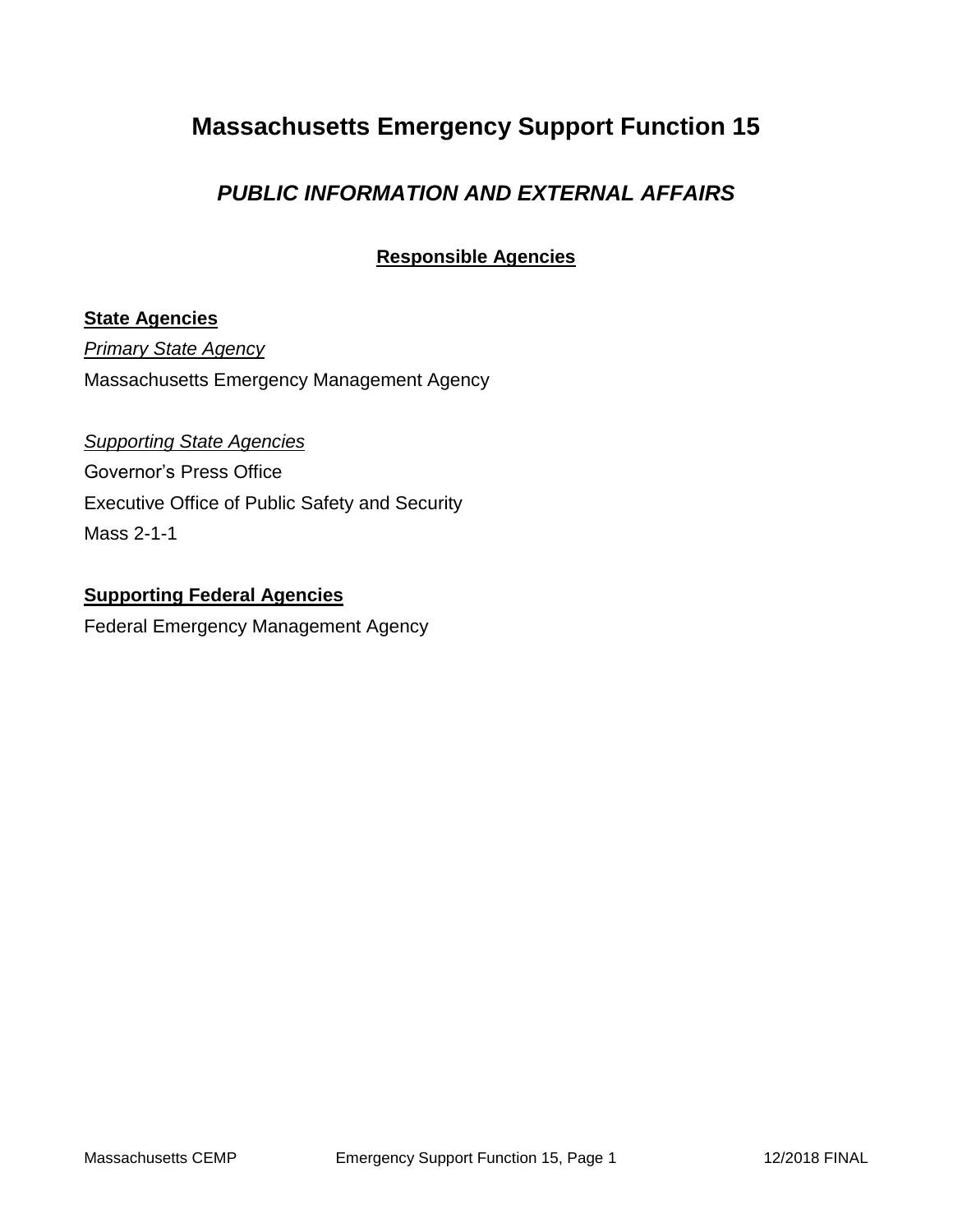# **1.0. INTRODUCTION**

### **1.1. Purpose**

The Massachusetts Emergency Support Function 15 (MAESF-15) *Public Information and External Affairs* Annex provides a framework for coordination and collaboration across state agencies regarding public information needs, issues, and activities before, during, and after a disaster or emergency in the Commonwealth to ensure the delivery of timely, accurate, and accessible public messages and warnings. In addition, this annex details how the Commonwealth will provide public information in the event of a disaster and describes the authorities, policies, and procedures to prepare and deliver coordinated, timely, accurate, and accessible messages to the general public in response to emergency incidents requiring state support.

# **1.2 Scope**

This annex is applicable to agencies and departments in the Commonwealth, as well as affiliated public information partners, with a role in supporting public information and external affairs related activities in response to incidents requiring state support.

In a disaster or emergency, multifaceted coordination is needed to ensure that the state is responsive to the informational needs of its residents and accurate, accessible, and timely information is disseminated.

MAESF-15 encompasses public information and external affairs and includes the following objectives:

- Public Information: provide incident-related information through a variety of media and other sources to individuals, families, businesses, and industries directly or indirectly affected by the incident.
- External Affairs: Coordinate with the liaison officer in providing information to members of local and state government on the incident and the status of state supported activities.

# **1.3 Policies**

This annex supports and does not supplant local public information plans or policies.

This annex does not limit the authority of tribal and local authorities to release information regarding an incident under their jurisdiction, particularly if it involves immediate health and safety issues. Tribal and local authorities retain the primary responsibility for communicating health and safety instructions for their population.

General guidance on the authority to release information is in accordance with existing plans, designated coordinating and responsible agency assignments.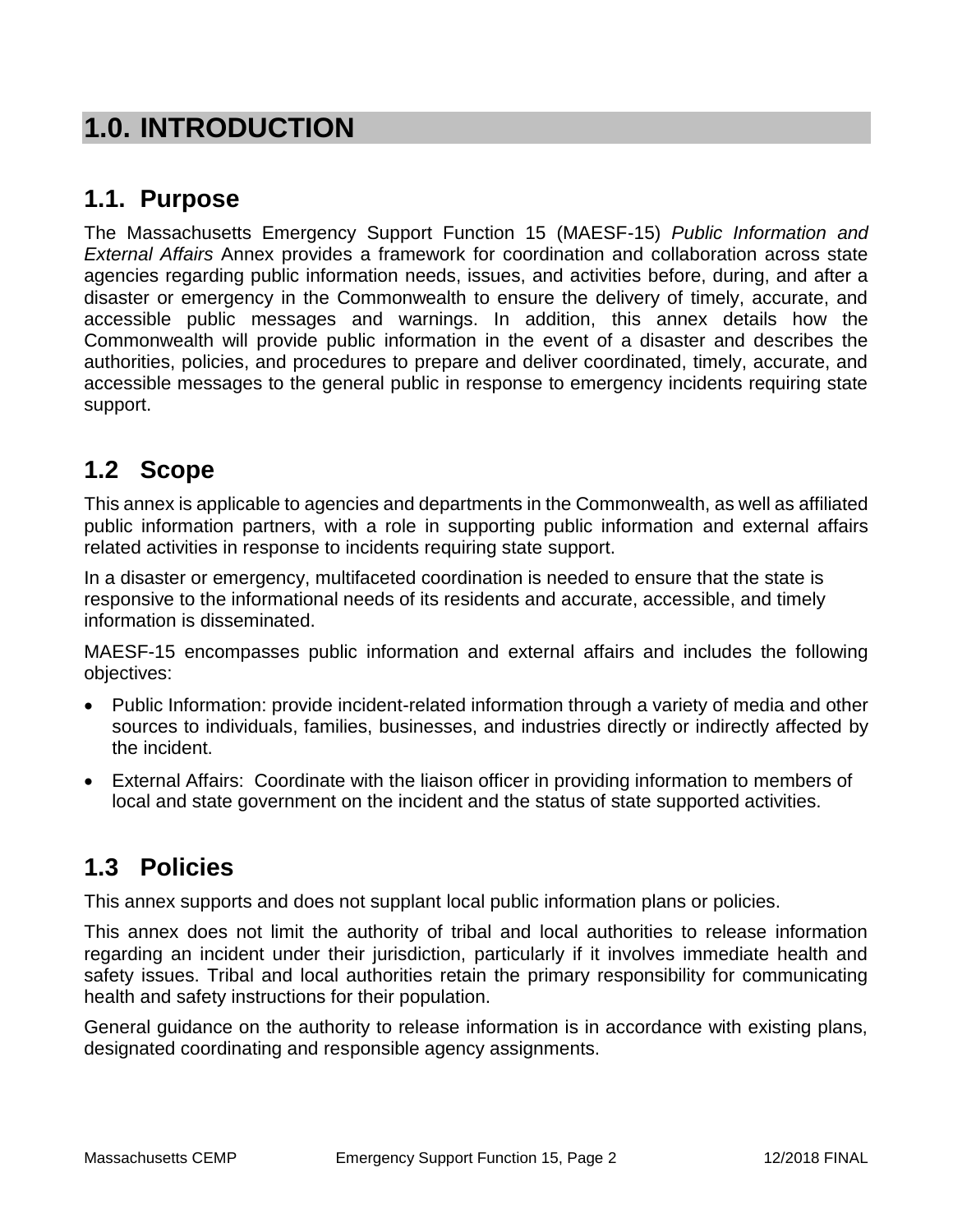# **2.0 SITUATION AND ASSUMPTIONS**

# **2.1. Situation**

Information is a basic need during an emergency. Providing clear, accurate, accessible, and timely information to the general public before, during or in the aftermath of a disaster or emergency is critical. A significant disaster or emergency may be of such magnitude that dissemination of information to the impacted area may be severely hampered. In addition, both within and outside the impacted area, the demand for information concerning the disaster or emergency may be overwhelming.

## **2.2. Planning Assumptions**

- There will be a strong need for the general public to get disaster assistance information. The timely dissemination of accurate, accessible, well-coordinated emergency public information will reduce the impact to life and property as well as help to maintain public trust and confidence.
- The Massachusetts Emergency Management Agency's (MEMA) Public Information Officer (PIO) understands the relevant plans and procedures specific to the emergency public information function.
- MEMA's communication methods and systems relied upon to notify/inform the public are operational and tested on a regular basis.
- Effective communication methods to assist with notifying and disseminating information to the general public have been established by MEMA. These communication methods include TV, radio, and print media, Massachusetts Alerts (a public safety alerting app), the Integrated Public Alert and Warning System (IPAWS) which includes the Emergency Alert System (EAS) and Wireless Emergency Alerts (WEAs), MEMA's website and social media accounts, Mass 2-1-1 and other alert and notification tools.
- Many disasters or emergencies occur rapidly, hampering the ability of response organizations, local and state government to provide comprehensive information to everyone impacted at the onset.
- A disaster or emergency may create a significant demand for information from a wide variety of sources which may exceed capabilities. Some situations may require the provision of enhanced or supplemental public information resources.
- The interest generated by a disaster or emergency may lead to requests for information or visits from a variety of public officials, dignitaries, or VIPs. Such requests will require coordination and resources.
- A disaster or emergency may impact individuals' ability to receive public information due to displacement, or limited access to television, phone, newspaper, the internet, social networks, etc.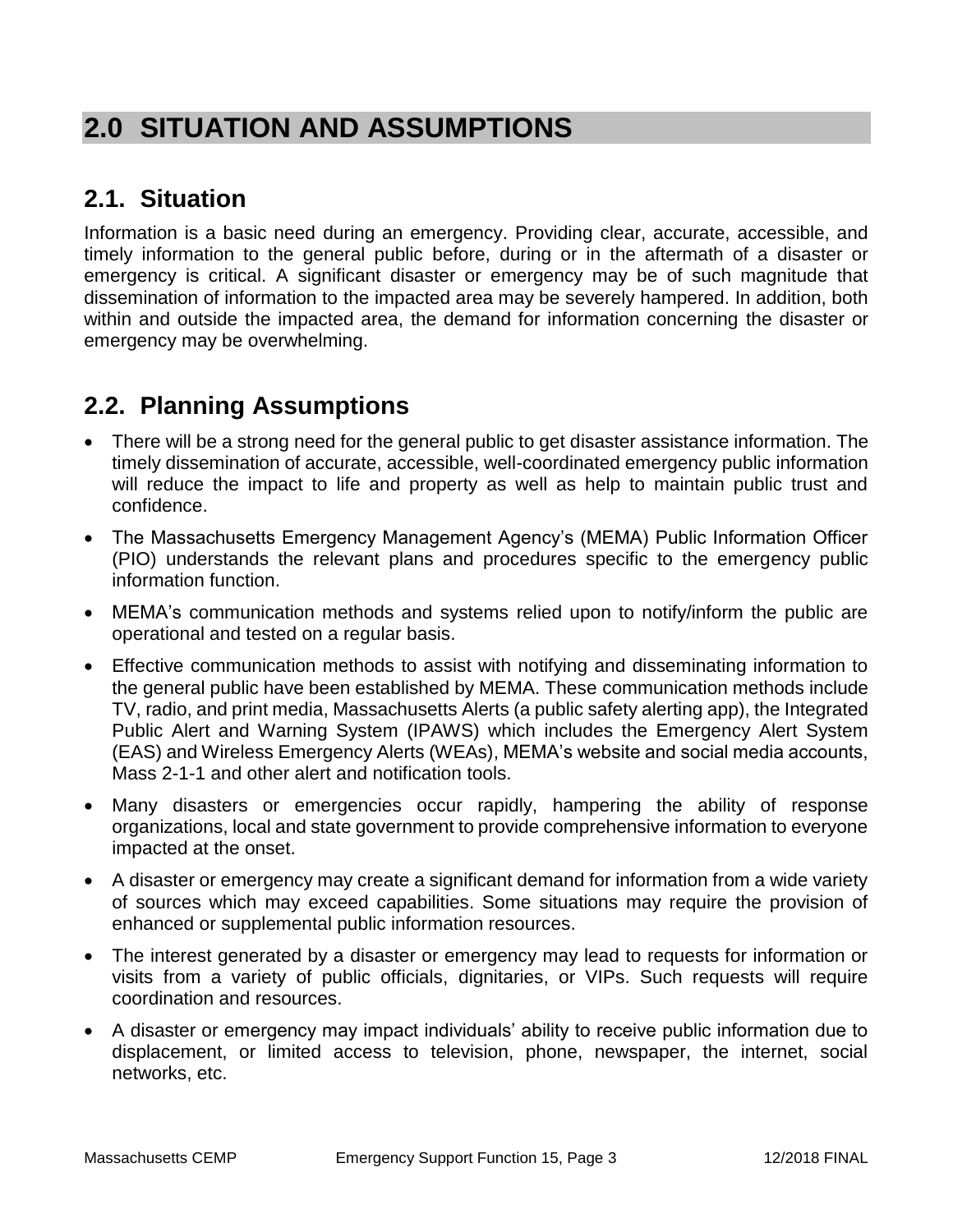- Some individuals depend on visual methods of communication to receive emergency messages.
- Regarding personal preparedness and protective action, some individuals will require advanced warning and/or emergency directives.
- Some individuals may require information through different methods and may need more time to process emergency messages before they decide to take protective action.
- Audience factors (i.e., personal perception, language, cultural beliefs, age, etc.) will impact what an individual hears, how they will interpret the emergency information, and how they will act on that emergency information.
- Public information efforts will rely heavily upon the cooperation of commercial media organizations.
- Extensive destruction of media communications facilities and loss of electrical power may severely disrupt the normal flow and dissemination of information in the disaster area.
- In the aftermath of a disaster, information is often erroneous, outdated, vague, difficult to confirm, and contradictory.
- Rumors or misinformation may be spread before, during, and after a disaster. This can cause unnecessary distress among the public, provoke counter-productive public actions, and impede response and recovery efforts.

# **3.0 CONCEPT OF OPERATIONS**

### **3.1. General**

This annex will be activated at the direction of the MEMA Director or State Emergency Operations Center (SEOC) Manager when there is potential for or an actual disaster situation impacting the Commonwealth. MEMA will notify the primary agency at the time of the SEOC activation to provide overall coordination of MAESF-15. All other agencies with responsibilities under MAESF-15 will serve as support agencies. The primary agency will provide direction to and work in conjunction with the support agencies to cohesively coordinate the activities of MAESF-15. In instances where MEMA serves as the primary agency, MEMA's PIO, or designee, will provide direction to, and work in conjunction with, the support agencies to coordinate activities associated with this annex.

MAESF-15 will act as the central coordinating entity for receiving and disseminating public information during state disaster operations. Information flow to the SEOC will occur directly from news media reports, social media, and from Mass 2-1-1. Information will also flow from WebEOC inputs, the SEOC Planning Section, MAESF-15 representatives in the SEOC, the MEMA Regional Emergency Operations Centers (REOCs) coordinating with local EOCs, local officials, and Joint Information Centers (JIC)/Joint Information System (JIS) to the SEOC.

Information will flow from the SEOC in the form of media briefings, press releases, social media messages, WebEOC, and Situational Awareness Statements.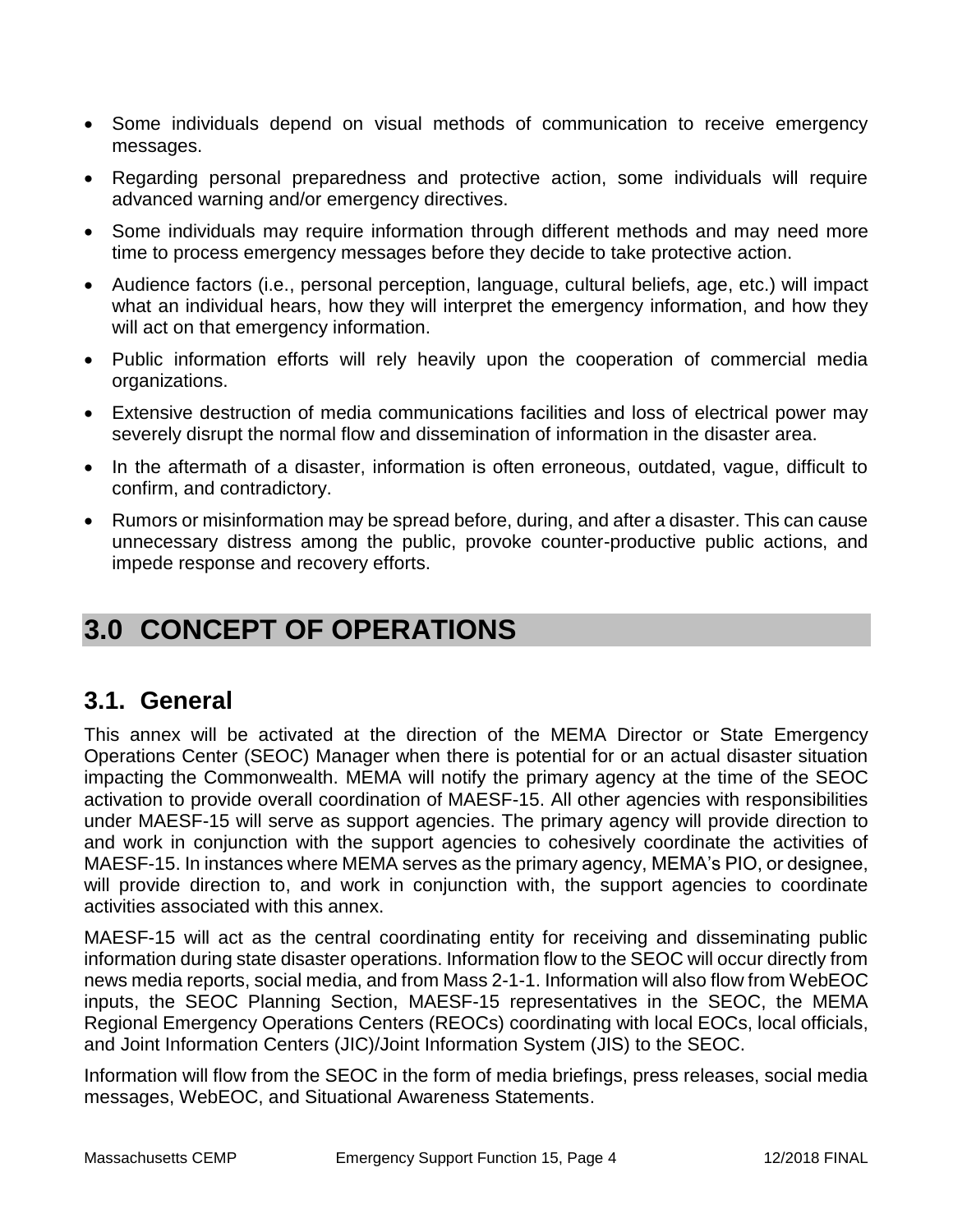### **3.2. Organization**

- All personnel and activities associated with MAESF-15 will operate under the Incident Command System.
- The Massachusetts Emergency Management Agency (MEMA) has been designated the primary agency for MAESF-15.
- Each MAESF-15 agency shall designate a minimum of two persons who can serve as a representative for their agency at the SEOC to support MAESF-15 activities. The designated agency representative should have the capability and authority to reach back to his/her own agency/department to request public information resources and obtain necessary information to support the response to the incident.
- MAESF-15 reports to the SEOC Public Information Officer.

### **Joint Information Center/Joint Information System**

Depending upon the scope of the event, a 'virtual' Joint Information Center (JIC), also referred to as the Joint Information System (JIS) may be stood up to coordinate the collection, verification and dissemination of information. PIOs from impacted agencies and organizations will coordinate messaging with physically co-locating to a JIC.

At the request of MEMA's SEOC Manager, a Joint Information Center (JIC) may be activated. The JIC will serve as a single point to collect, verify, and disseminate information to the general public and may be located at the SEOC facility itself or another location.

In the event that the JIC is activated, all emergency public information activities, including media inquiries, will be coordinated through the JIC. The JIC will become the central coordination point for all emergency public information and external communications activities. To the extent possible, the JIC will be staffed with PIOs from all agencies and organizations involved in the event.

In the event that a Presidential disaster declaration is issued under the Stafford Act and a Joint Field Office (JFO) is activated, the state JIC may co-locate at the JFO in order to facilitate coordination with Federal officials. There may also be other incidents that result in Joint Information Centers (JICs) established and operated by another entity (such as nuclear power plants, certain law enforcement incidents, etc.) In this case, MEMA's PIO and/or MAESF-15 representatives will work within these other JICs, as appropriate, to coordinate public information.

## **3.3. Notification**

MEMA will notify MAESF-15 points of contact for each activated agency to report to the SEOC to coordinate SEOC public information, support public information related request, and provide situational awareness from various related sources (i.e., news outlets and social media). Each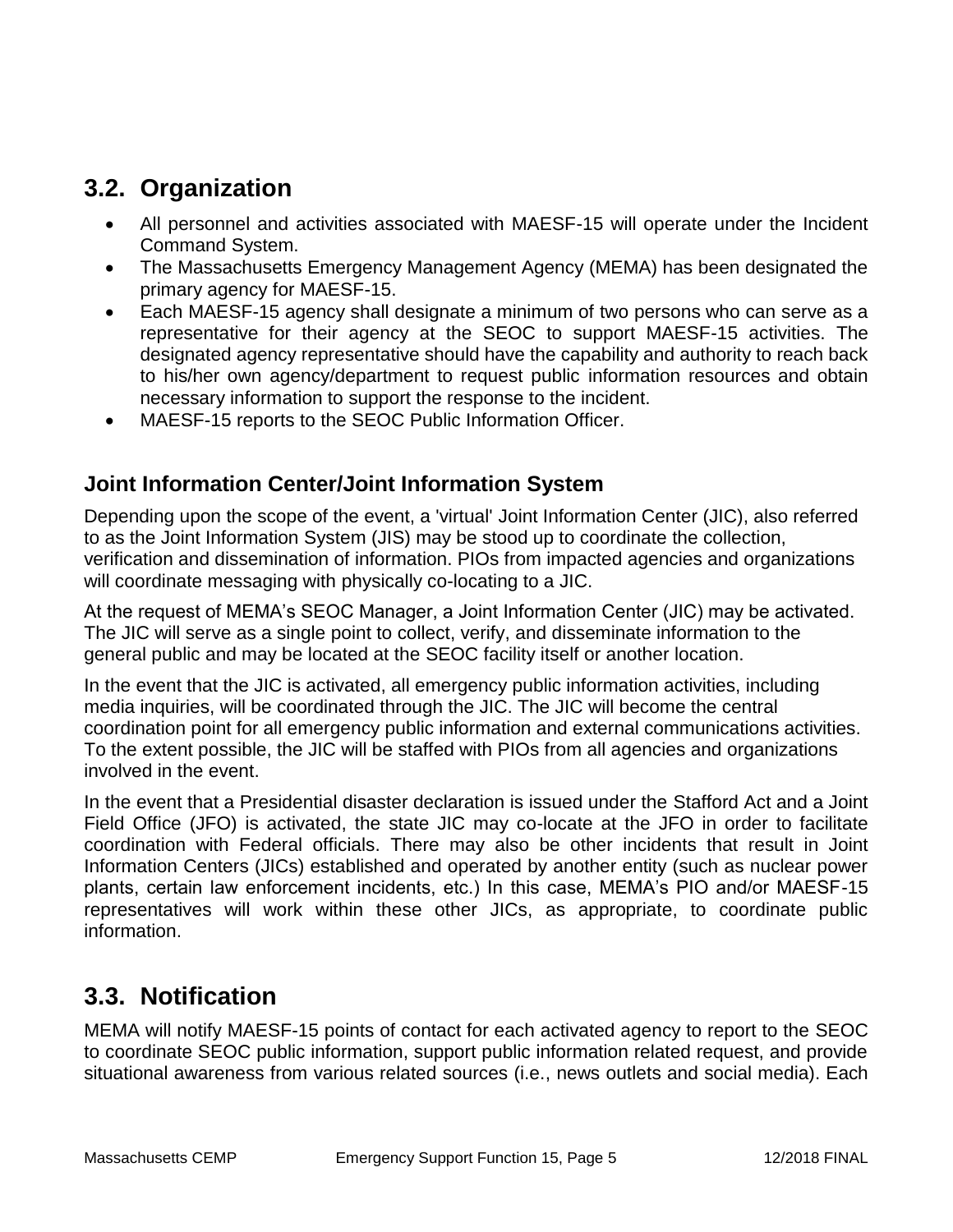MAESF-15 agency is responsible for securing sufficient staff on a continuous basis to support and to carry out the activities tasked to their agency.

# **3.4 Activities**

### **a. Prevention Actions**

Responsible agencies for MAESF-15 should conduct the following prevention actions:

- Communicate and share information across agencies with public information responsibilities.
- Collaborate and coordinate on public information related prevention initiatives.
- Identify potential emergency public information related issues and collaborate to develop recommended protocols, procedures, and policies to prevent or mitigate their effects.
- Regularly provide emergency preparedness information to the public/media throughout the year through news releases, website, social media accounts, public outreach events and other methods.

### **b. Preparedness Actions**

Preparedness for incident communications actions includes those measures taken before an incident to prepare for or mitigate the effects. Responsible agencies for MAESF-15 should conduct the following preparedness actions:

- MEMA will convene regular meetings of MAESF-15 stakeholders and/or Emergency Support Function Team to review and update the MAESF-15 annex and standard operating procedures.
- Develop and maintain internal agency operational plans and procedures, resource directories, and emergency contact lists to support MAESF-15 activities (including, but not limited to; support agency/ department contact lists, resource lists, and SOPs).
- Ensure policies and procedures are in place to access directory information and quickly notify personnel in support of this annex.
- Continually evaluate the capabilities required to accomplish the MAESF-15 mission, identify any gaps, and leverage resources to address them.
- Manage the resolution of MAESF-15 after-action issues.
- Ensure that MAESF-15 stakeholders notify MEMA of staff changes.
- Participate in exercises and training in order to test, validate, and provide working experience for MAESF-15 liaisons on this annex and related procedures.
- Ensure representatives from the coordinating agencies/ departments are fully trained and prepared to respond to the SEOC as MAESF-15 support in a disaster or emergency.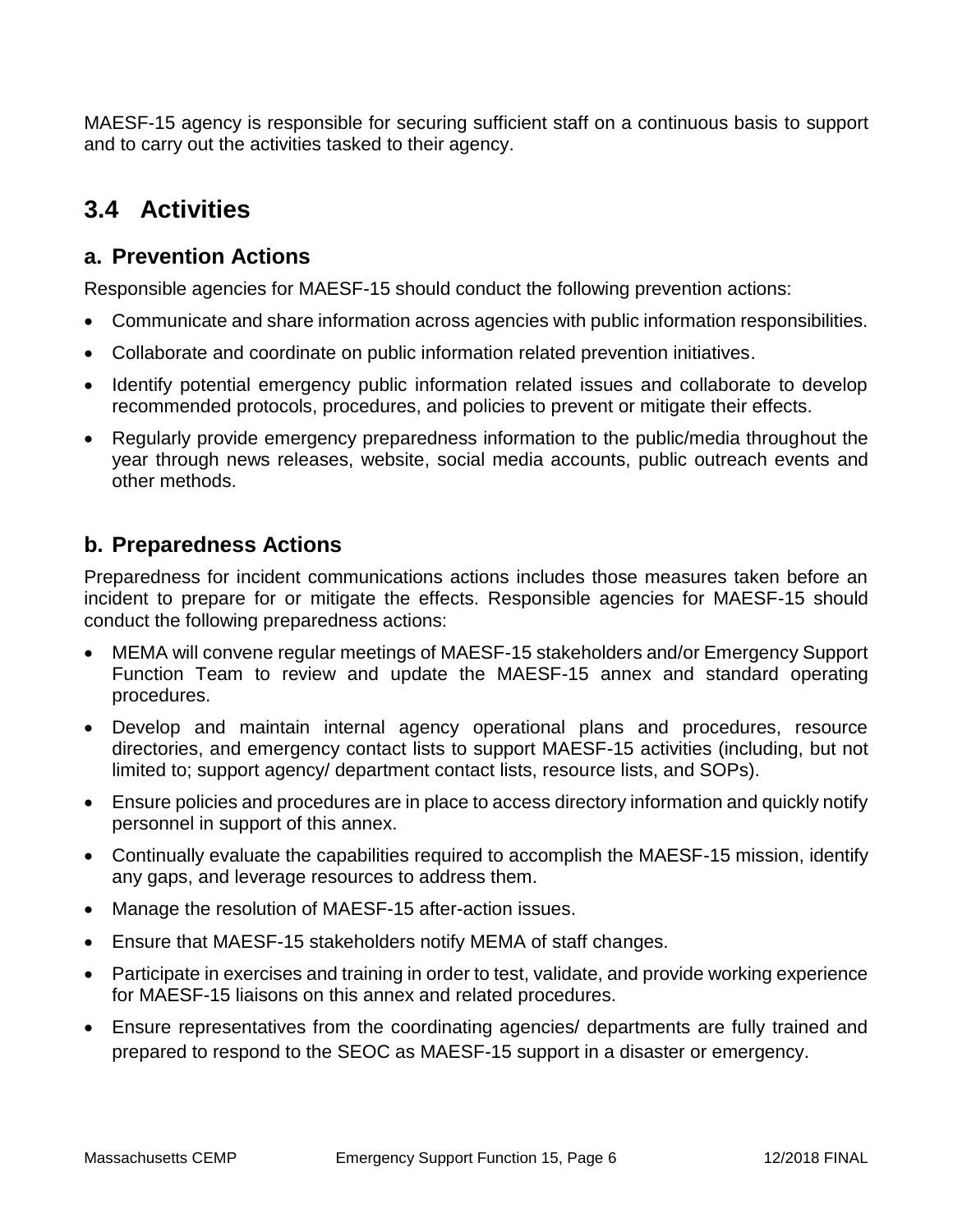- Coordinate with media outlets, including multilingual media outlets, and access and functional needs stakeholders, to prepare emergency information for the general public.
- Coordinate with the media to ensure that news conferences from the SEOC include closed captioning as well as American Sign Language (ASL) interpreters to ensure that the Deaf and Hard of Hearing community are serviced.
- As necessary, coordinate with the SEOC communication unit to periodically test emergency broadcast and alerting systems.
- Implement a comprehensive public information program to include news conferences, news releases, fact sheets for media and local organizations, updates for websites and social media accounts, and outreach to those with access and functional needs.

### **c. Response Actions**

Response actions mitigate the effects of unanticipated problems and facilitate orderly management of an incident. Upon receiving notification to report to the SEOC in preparation of an incident, MAESF-15 agencies will complete the following actions commensurate with emergency priorities within the state and based on the availability of resources.

#### **Pre-Impact**

- Provide appropriate representative(s) to the SEOC to support MAESF-15 pre-impact activities if needed.
- Review existing plans and procedures.
- Test communications systems.
- Notify the appropriate point of contact at each respective agency/department to pre-position resources.
- Provide emergency information to the general public to ensure public safety and health thru a wide variety of methods.
- As needed, coordinate with MAESF-1 *Transportation*, to provide preparedness information to the public that can be posted on variable message boards and other transportation-related information portals.

#### **Initial Response**

- If an agency/department has not already done so, provide appropriate representatives to the SEOC to support MAESF-15 activities.
- Gather incident related information through direct communications links with operational units (on-scene personnel, local Emergency Management Directors and PIOs, local government officials, MEMA REOCs, and other local and state agencies/organizations) in the field and/or their appropriate coordinating entities.
- Assess priorities and strategies to meet the most critical public information needs.
- Coordinate with media outlets, including multilingual media outlets, to prepare and disseminate emergency information for the general public.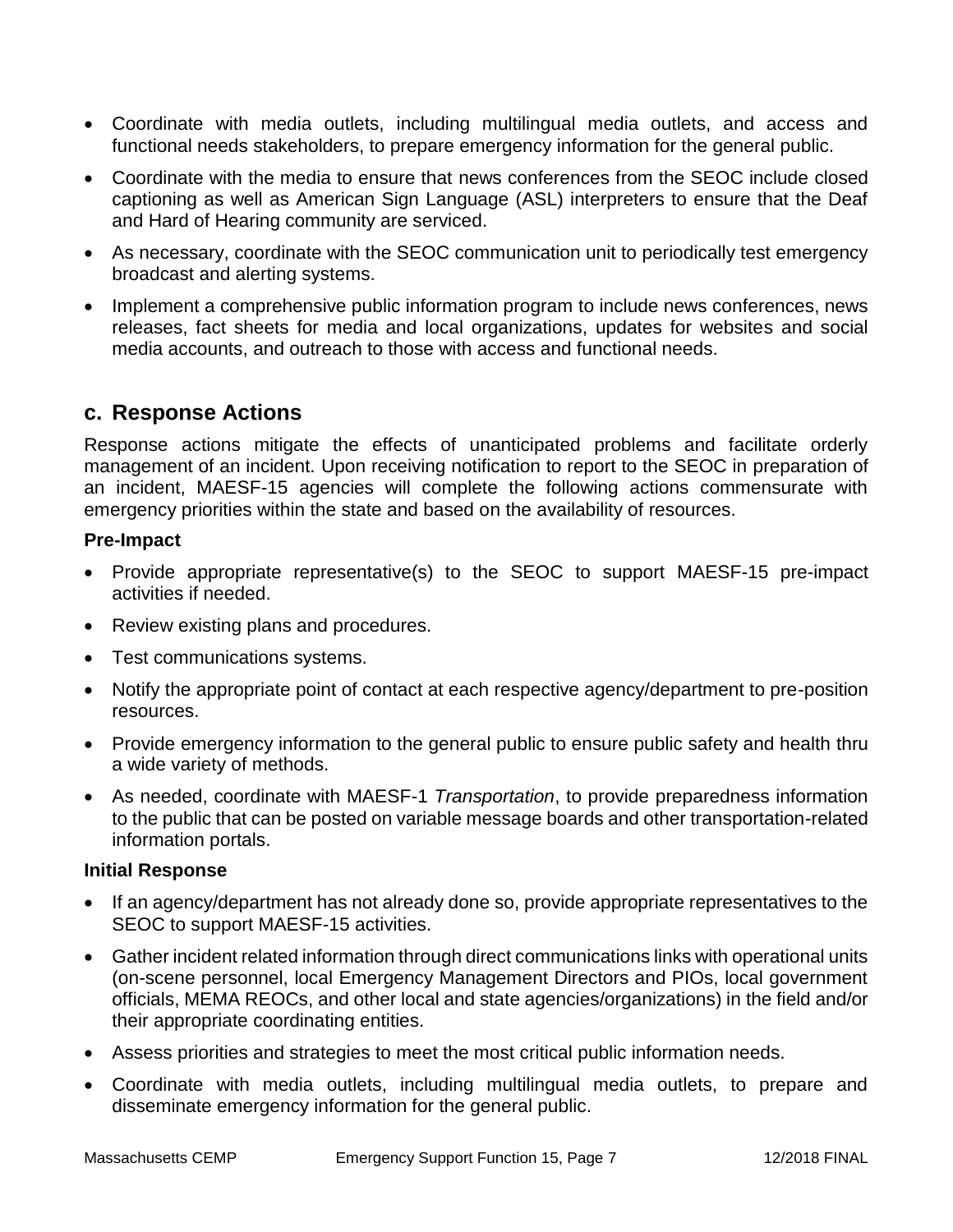- Provide emergency information to the general public to ensure public safety and health thru a wide variety of methods.
- Monitor social media activity and media coverage of the incident and verify accuracy and consistency of information by consulting SEOC sources.
- Maintain communications with the SEOC Manager and the Operations Sections Chief. Obtain status reports, and keep the SEOC informed of progress of assigned tasks.
- Ensure full coordination of activities with other groups within the SEOC to assist in the development and maintenance of a common operating picture.
- Collect and analyze information relevant to MAESF-15. Provide situational awareness information for reports and/or statements to the SEOC Planning Section as needed. In addition, use information provided by the SEOC Planning Section to plan effective support actions.
- Coordinate initial news conferences.
- Coordinate with Mass 2-1-1 to manage requests from the general public for disaster related information.
- As needed, coordinate with MAESF-1 *Transportation*, on public messaging that can be posted on variable message boards and other transportation-related information portals.
- Implement predetermined cost accounting measures for tracking MAESF-15 resources, and other costs incurred during emergency response actions.

#### **Continuing Response**

- Conduct ongoing re-assessment of priorities and strategies to meet the most critical public information needs.
- Continue to gather information from operational units in the field and/or their appropriate coordinating entities.
- As needed, continue to coordinate with MAESF-1 *Transportation*, on public messaging that can be posted on variable message boards and other transportation-related information portals.
- Continue to coordinate with other MAESFs as appropriate to anticipate projected public information needs.
- Continue to maintain communications with the SEOC Manager and the Operations Sections Chief on progress of assigned tasks.
- Continue to provide information to the Planning Section as needed to update Situational Awareness Statements.
- Assess ongoing staffing needs, based on operational developments and level of interest from the media and general public.
- Provide updates concerning disaster conditions and state actions taken in support of the incident. Ensure that information is going out in an accessible, timely and accurate manner.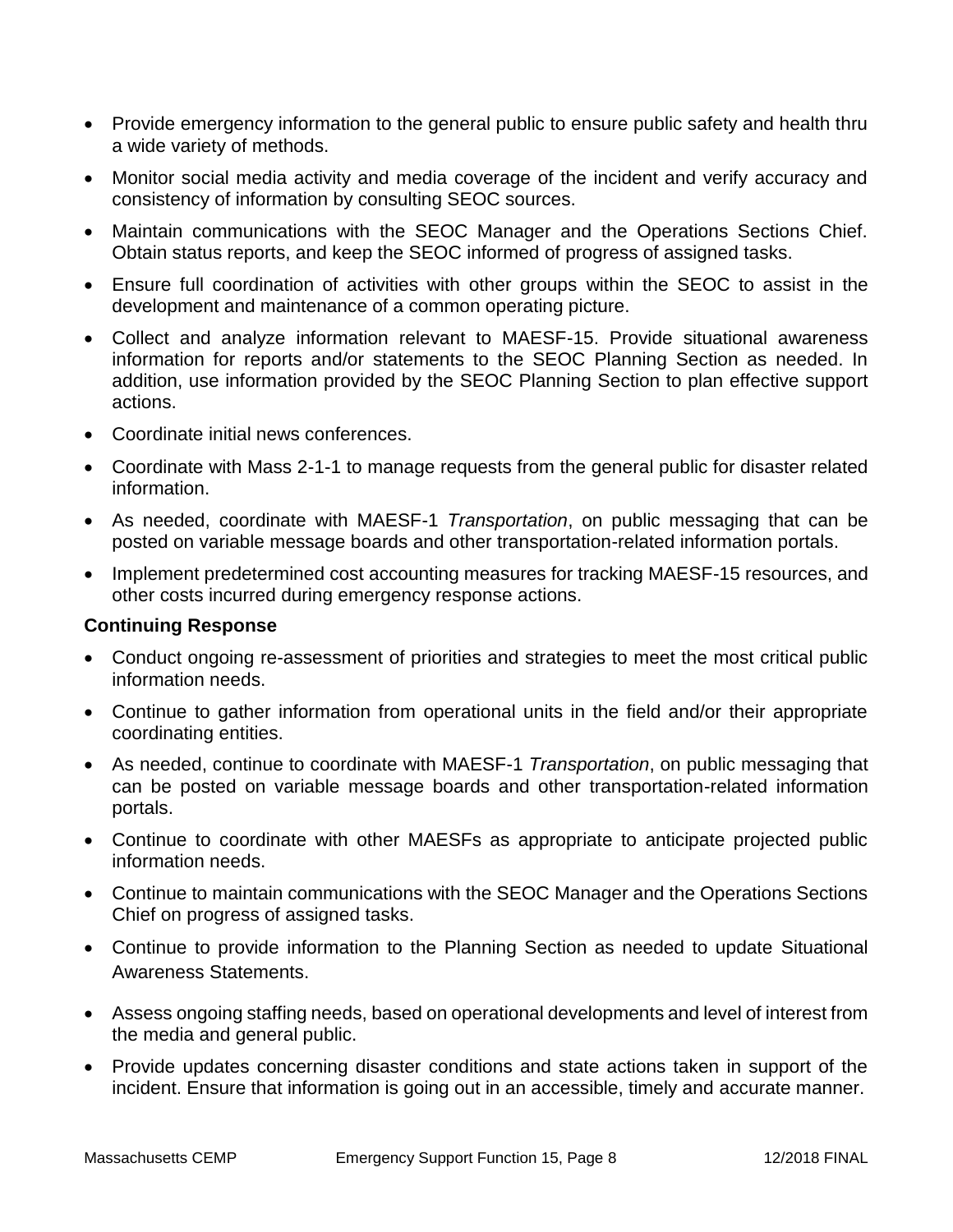- Continue to monitor social media activity and media coverage of the emergency incident through a variety of methods.
- Monitor media, social media and Mass 2-1-1 for rumors and respond accordingly with corrective information.

### **d. Recovery Actions**

- Coordinate the MAESF-15 support of recovery activities.
- Coordinate with support agencies to ensure financial tracking of all deployed assets and adequate cost accounting measures are being used. Generate summary reports and share with the SEOC.
- Coordinate with the Federal Emergency Management Agency (FEMA) regarding the status of disaster declarations, types of assistance available to disaster victims, and recovery center locations.
- Provide information to the appropriate agencies/ organizations, the media, and the general public regarding the status of disaster declarations, types of assistance available to disaster survivors and recovery center locations.
- Ensure MAESF-15 agencies/departments and other support agencies provide appropriate records of costs incurred.
- When requested, participate in the Joint Field Office.
- Conduct an MAESF-15 after action review.
- Draft recommendations for after-action reports and other reports as appropriate.

### **e. Mitigation Actions**

- Identify potential emergency public information issues and collaborate to develop or recommend plans, protocols, procedures, and policies to prevent or mitigate their effects.
- As needed, conduct assessments of MAESF-15 capabilities to identify potential resource shortfalls.
- As needed, develop plans to mitigate identified shortfalls of resources.

# **4.0 RESPONSIBILITIES**

### **4.1. MAESF-15 Primary Agency Responsibilities**

Upon activation of this annex, the primary agency, or designee will have the following responsibilities:

Regularly meet and coordinate with MAESF-15 supporting agencies, to: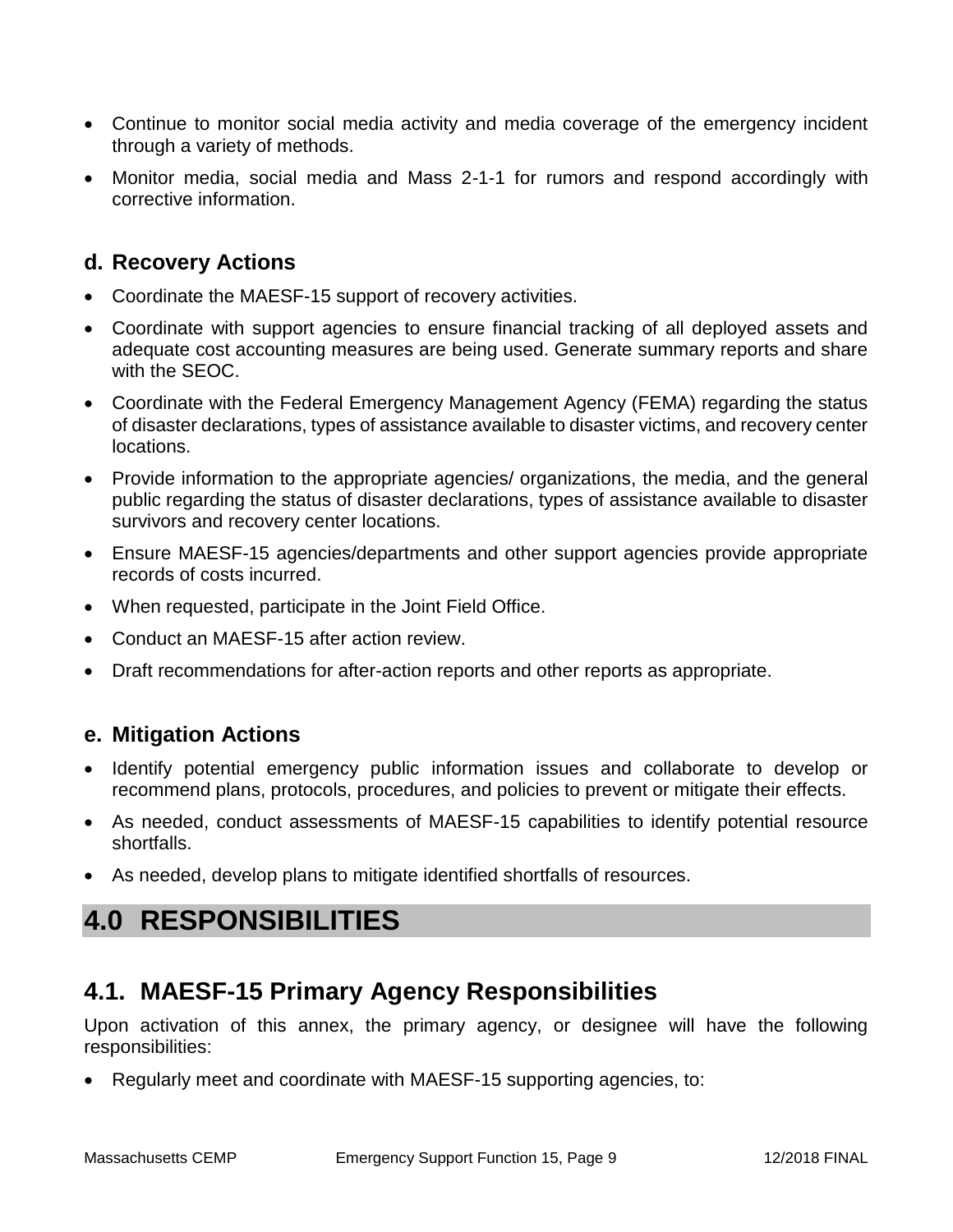- $\circ$  Maintain a list of critical contacts, noting any changes to MEMA Operations
- o Maintain a list of ESF-specific assets which could be deployed during an emergency
- o Maintain the ESF-15 Toolkit
- o Report any unmet needs to MEMA Operations
- Staff the MAESF-15 work station at the SEOC.
- Identify and coordinate MAESF-15 staffing requirements at the SEOC.
- Maintain Situational Awareness, monitor weather conditions, and ensure a state of readiness for the ESF.
- Coordinate with responsible agencies/departments to prioritize and strategize the most critical public information needs.
- Maintain fact sheets, instructions and procedures, and other readily available pre-scripted information on a wide range of all- hazards topics to support the rapid dissemination of public information. Pre-scripted information is verified on a regular basis to ensure that it is current and accurate.
- Coordinate with MAESF-15 responsible agencies to develop and disseminate timely, accurate, and accessible emergency information to the general public, and the media. Information related to the incident may include but is not limited to; warnings, instructions for protective actions, transportation, and sheltering locations, availability of local, state, and federal recovery programs, and emergency information telephone numbers and websites. In addition, when appropriate, information may also include disaster associated threats, incident facts, health risk concerns, anticipated and on-going emergency response efforts, and preincident and post-incident recommendations.
- Monitor social media activity and media coverage of the incident and address any inaccuracies immediately.
- Collect, and analyze information associated with the emergency and relevant to MAESF-15. Verify the source of information and the creditability of the source.
- Maintain communications with the SEOC Manager, the SEOC Operations Sections Chief, and MEMA Communications Center. Obtain status reports, and keep the SEOC informed of progress of assigned tasks.
- Provide situational awareness information for reports and/or statements to the SEOC Planning Section as needed.
- While Primary Agencies are designated in advance, this may be subject to change during an SEOC Activation, dependent on the specific circumstances and needs of the incident, and therefore the agency most appropriate to take the primary assignment.

### **a. Massachusetts Emergency Management Agency**

 Receive and disseminate public information relating to emergency preparedness, response and recovery activities.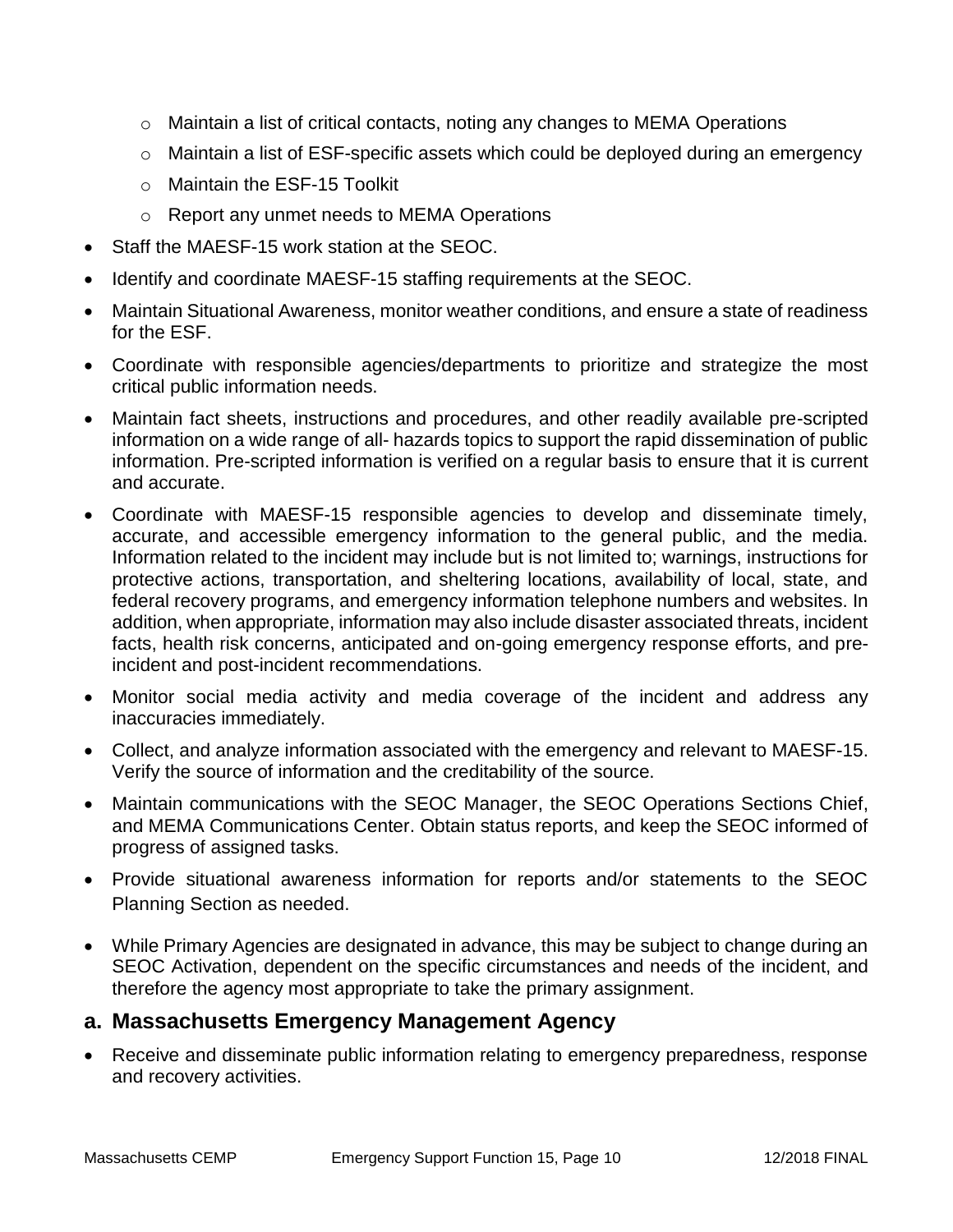The MEMA PIO serves as MEMA's official spokesperson and primary news media point of contact for inquiries relating to emergency preparedness and support operations.

# **4.2. MAESF-15 Supporting Agency Responsibilities**

### **a. Governor's Public Press Office**

 Coordinate with MAESF-15 agencies/departments to provide resources to support public information needs.

### **b. Executive Office of Public Safety and Security**

• Provide support staff for augmenting MAESF-15 staffing needs as needed.

### **c. Mass 2-1-1**

- Serves as the Commonwealth's primary telephone information call center during times of emergency. Mass 2-1-1 will respond immediately to field calls regarding the emergency and direct callers to services most appropriate for their needs.
- Provide situational awareness to the SEOC to include number of calls, nature of assistance requested, rumors, etc.

### **d. Other Agencies**

• The Federal Emergency Management Agency and other agencies not explicitly covered in this annex may have authorities, resources, capabilities, or expertise required to support MAESF-15 activities. These agencies may be requested to support MAESF-15 activities as needed.

### **4.3. Other Agencies**

Other agencies not explicitly named in this annex may have authorities, resources, capabilities, or expertise required to support MAESF-15 activities. These agencies may be requested to support MAESF-15 activities as needed.

# **5.0. ADMINISTRATION AND LOGISTICS**

### **5.1. Staffing**

As required by Massachusetts Executive Order 144, all MAESF-15 responsible agencies/departments must designate at least two personnel to act as SEOC liaisons. These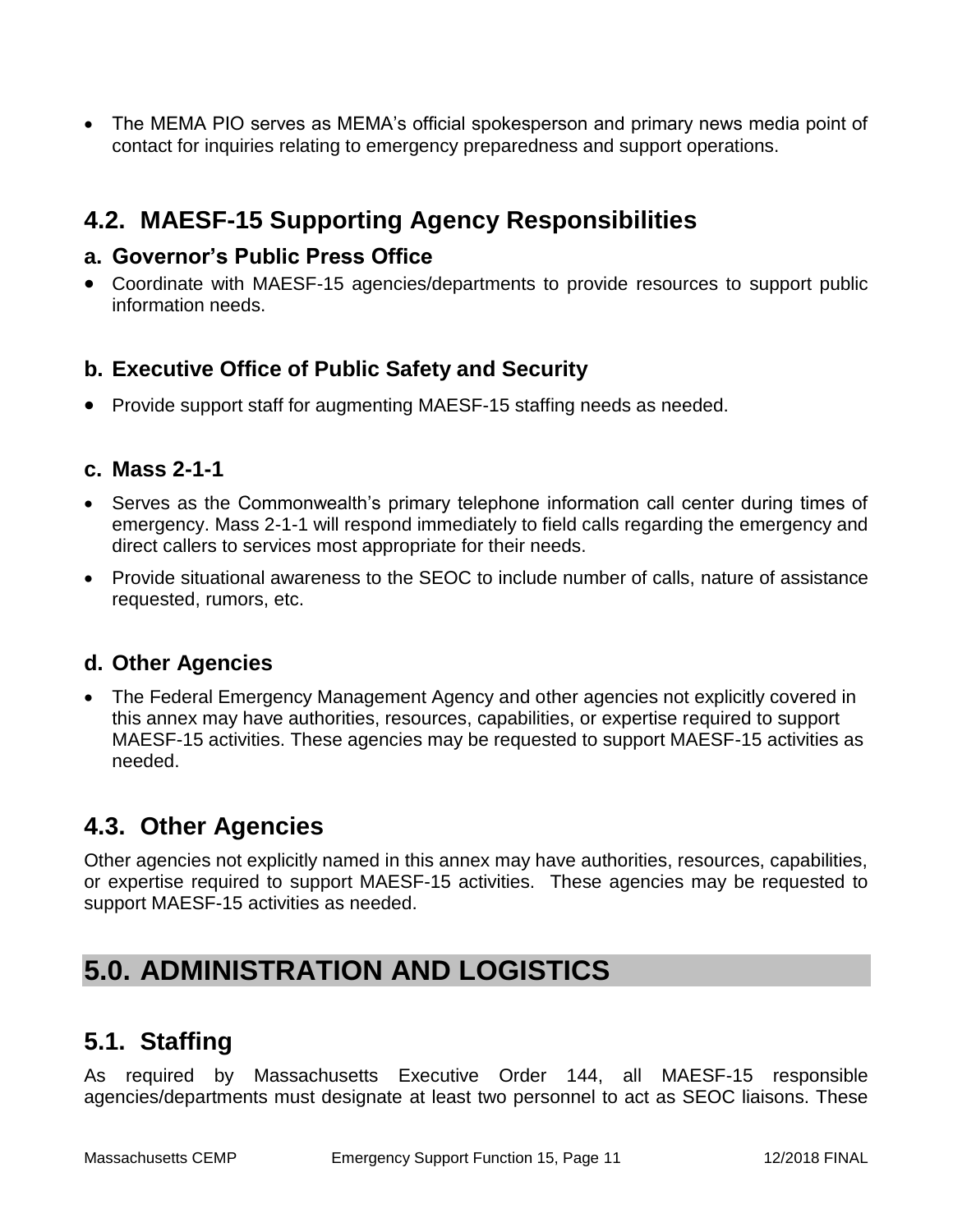liaisons should be knowledgeable about the resources and capabilities of their respective agencies and have access to the appropriate authorities for committing said resources and capabilities.

The PIO maintains a list of MEMA personnel who have completed the appropriate training to serve in the PIO role. These personnel may serve as MAESF-15 lead in the event that the PIO is unavailable, or may be used to augment MAESF-15 staffing for larger incidents.

If Mass 2-1-1 is being utilized, personnel from Mass 2-1-1 may be asked to report to the SEOC as a liaison between the two facilities.

# **5.2 Mutual Aid**

The process for requesting mutual aid from entities either within or outside of Massachusetts is described in the "Mutual Aid" section of the State CEMP Base Plan.

## **5.3 Annex Review and Maintenance**

This annex will be updated every two years at a minimum, in accordance with the Emergency Management Program Administrative Policy, and will ensure that appropriate stakeholder input is incorporated into updates. Additionally, the annex will be reviewed following any exercise or activation of the plan that identifies potential improvements. Revisions to this annex will supersede all previous editions and will be effective immediately.

# **6.0. AUTHORITIES, RESOURCES, AND REFERENCES**

## **6.1. Authorities**

Massachusetts Executive Order 144 See Authorities section of the State CEMP Base Plan

## **6.2. Resources**

See Resources section of the State CEMP Base Plan

# **6.3. References**

- Massachusetts Comprehensive Emergency Management Plan
- Massachusetts Radiological Emergency Response Plan
- MEMA Continuity of Operations Plan
- Regional Catastrophic Coordination Plan